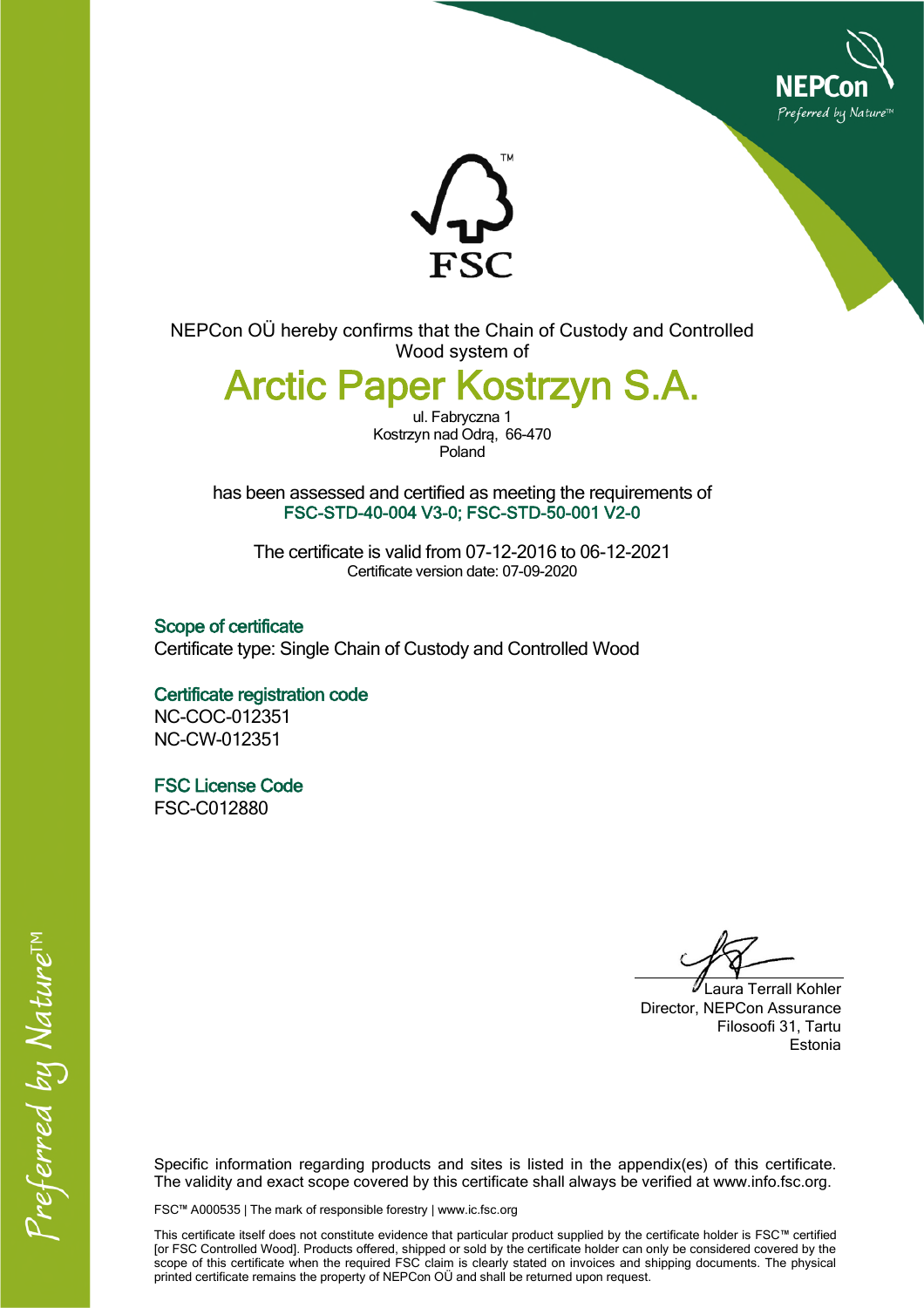

## Annex A: Scope of Arctic Paper Kostrzyn S.A. FSC™ Chain of Custody and Controlled Wood Certificate NC-COC-012351 NC-CW-012351

| <b>Product Type</b> | <b>Trade Name</b>                                        | <b>Output FSC Claims</b>            |  |
|---------------------|----------------------------------------------------------|-------------------------------------|--|
| P1                  | Pulp/celuloza                                            | FSC Mix Credit; FSC Controlled Wood |  |
| P <sub>2.1</sub>    | Copying, printing paper/ Papier do<br>kopiowania i druku | <b>FSC Mix Credit</b>               |  |
| P <sub>2.1.2</sub>  | Uncoated paper/ papier niepowlekany                      | <b>FSC Mix Credit</b>               |  |
| P <sub>2.3</sub>    | Wrapping and packaging paper/ Papier<br>opakowaniowy     | <b>FSC Mix Credit</b>               |  |

This certificate itself does not constitute evidence that particular product supplied by the certificate holder is FSC™ certified [or FSC Controlled Wood]. Products offered, shipped or sold by the certificate holder can only be considered covered by the scope of this certificate when the required FSC claim is clearly stated on invoices and shipping documents. The physical printed certificate remains the property of NEPCon OÜ and shall be returned upon request.